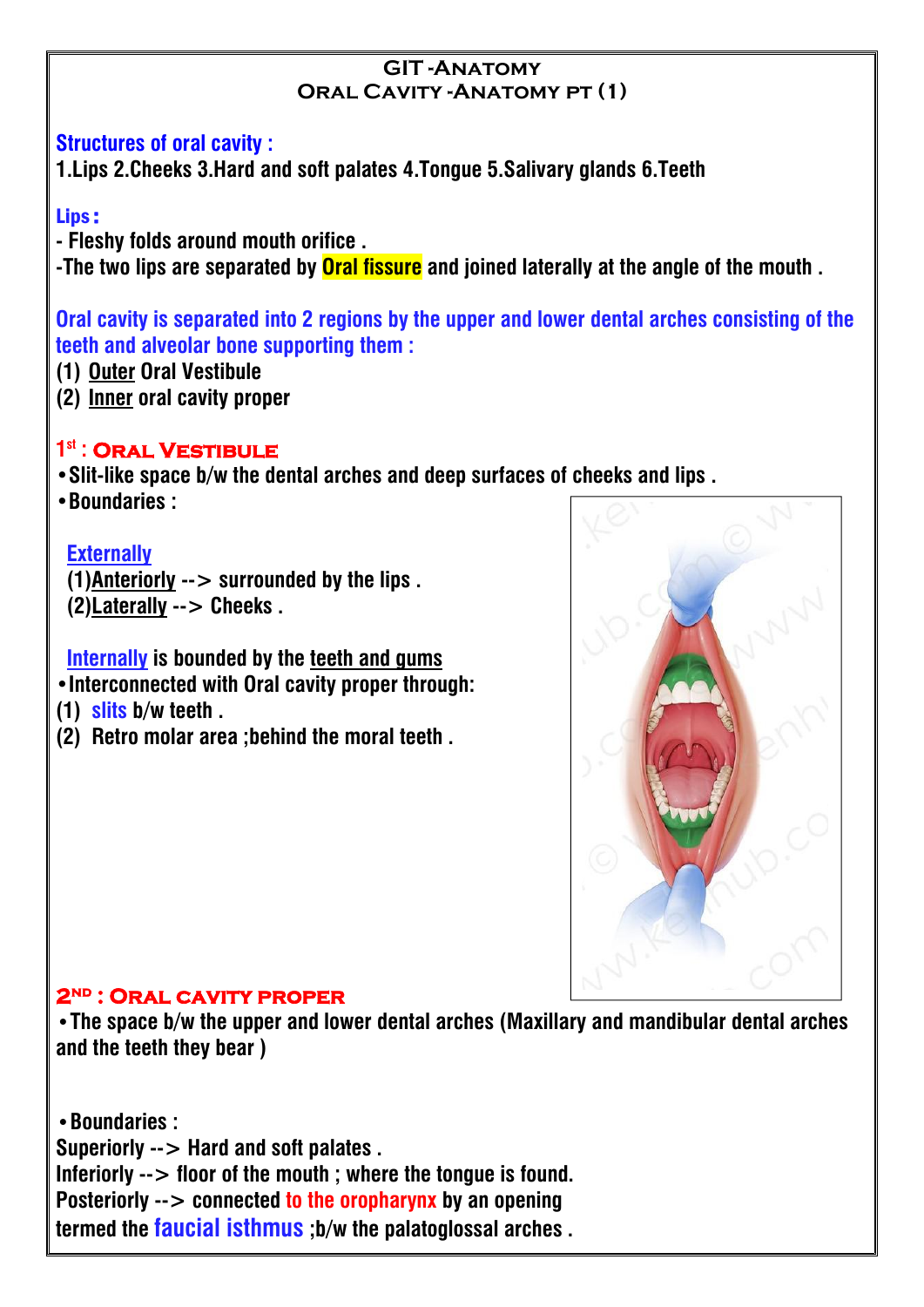**•Superior to the Faucial isthmus is the softpalate , Inferiorly is the tongue ;Laterally is palatoglossus muscle; create ridges of mucous membrane in the lateral wall called the palatoglossal arches(aka anterior pillars of the fauces)**



**•palatopharyngeal arche(aka posterior pillar of fauces)** *f* **is formed by the projection of the pharyngopalatinus<br>
<b>Fovered** by mucous membrane, projects farther toward the Palatopharyngeal arch **Covered by mucous membrane, projects farther toward the Midline than the palatoglossal arch .**



## **3rd : The Tongue**

**•Covered superiorly and inferiorly by mucous membrane;Inferior mucous membrane connects the inferior surface of the tongue to the floor of the mouth , termed lingual frenulum.**

**•On both sides of the frenulum , there is and elevation termed sublingual papilla, where submandibular duct (of submandibular Salivary glands )opens .**

**•Laterally , the sublingulal fold(elevated);cover the sublingual salivary Glands ,contains the openings of sublingual ducts .**



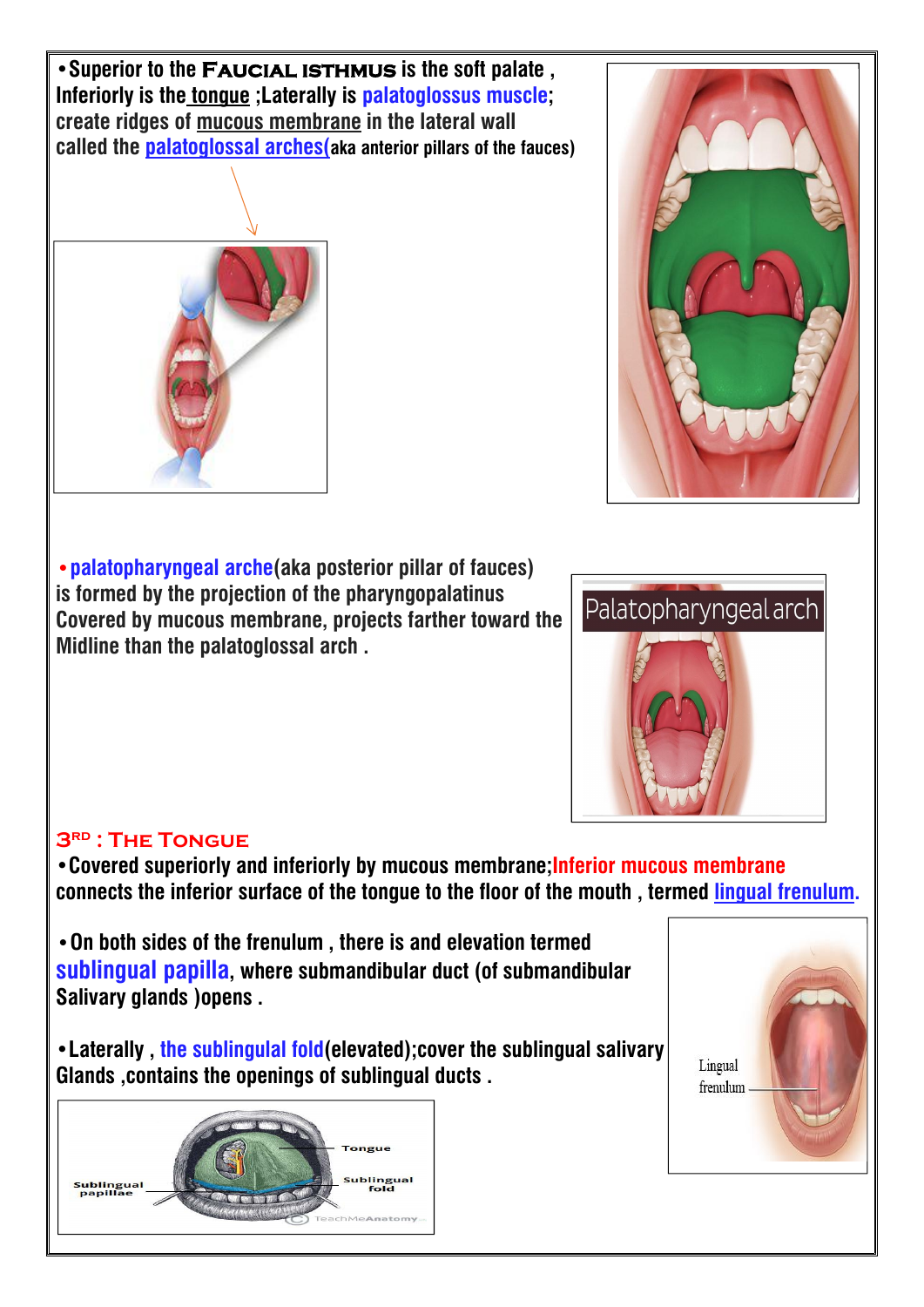## **4th : Teeth**

**The 3 basic structures of a tooth :**

**(1) Crown**

**(2) Neck**

**(3) Root ; root canals open by apical foramina (Root end opening) which transmit nerves and BVs to the pulp .**

**•Thus , root canal comprises of Nerves , Bvs supplying the tooth and the pulp .**

**•The pulp itself is covered by 3 calcified tissues :**

**(1) Dentin ; calcified bony material of the tooth .**

**(2) Enamel ; the most superficial layer(inorganic) , covering tooth crown .**

**(3) Cementum ;covering the root of the tooth , connected to the alveolar bone by periodontium to form a fibrous joint b/w the tooth and its socket(alveolus).**

**•The pulp occupies the pulp cavity .**



**•The mucous membrane surrounding the tooth is called :Gum ; surrounding the neck loosely not adherent (not fixed to the tooth neck) ,making a cuff-like structure around the neck . •Teeth of an adult :**

**(1) The eight incisors cut the food by theiredges .**

**(2) The canines assist in cutting .**

**(3) The premolars (bicuspids)assist in chewing (crushing)food .**

**(4) The molars also assist in food chewing and crushing .**

**-Premolars are bicuspid;whereas molars have tubercles(3-5).**

**-The tooth is fixed to the alveolar process of mandible and maxilla by : cementum and the periodontal membrane .**

**((Membrane covering the bone is called periosteum ; in teeth it's called periodontal membrane assists in tooth fixation))**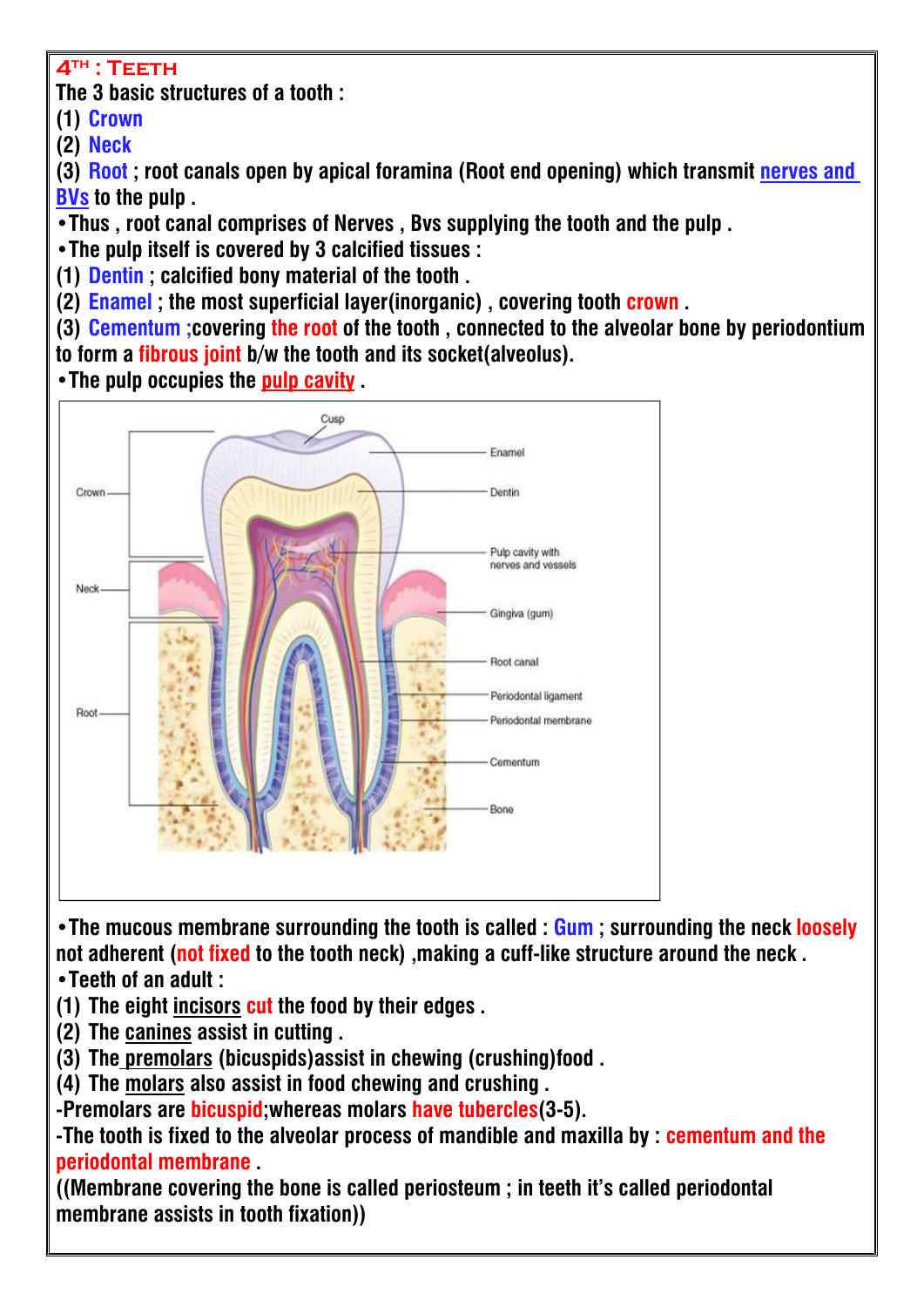

**•Begin to appear in the age of 6 years , continue Till the age of 25 th .**

- **•The so-called wisdom tooth appears in 18 th y and above .**
- **•Counting 32 teeth .**
- **•They are :**

**2 incisors , 2 canines ,2 premolars ,and 3 molars .(18/jaw).**

• The 1<sup>st</sup> tooth of the permanent to appear is the  $1<sup>st</sup>$  inferior molar tooth (by the age of 6-7y).  $\|\cdot\|$ 

**•Each of the incisors ,canines and premolars teeth has got only one root ;except the 1 st superior premolar tooth which has got 2 roots as to the inferior molars . •Superior molars have 3 roots .**

# **Teeth innervation :**

**•The trigeminal nerve (aka 5 th cranial nerve/CN V) Is the largest of the cranial nerves ;gives 3 imp Branches :**

**(1) Ophthalmic nerve ; going through the superior orbital fissure entering the orbital cavity to supply the eye ball .**

**(2) Maxillary nerve ;passing out of the infraorbital Foramen , in the floor of the orbital cavity,giving off several branches , 2 of them responsible for supplying the upper teeth in the upper jaw and they are : Anterior superior alveolar nerve and posterior superior alveolar nerve .**



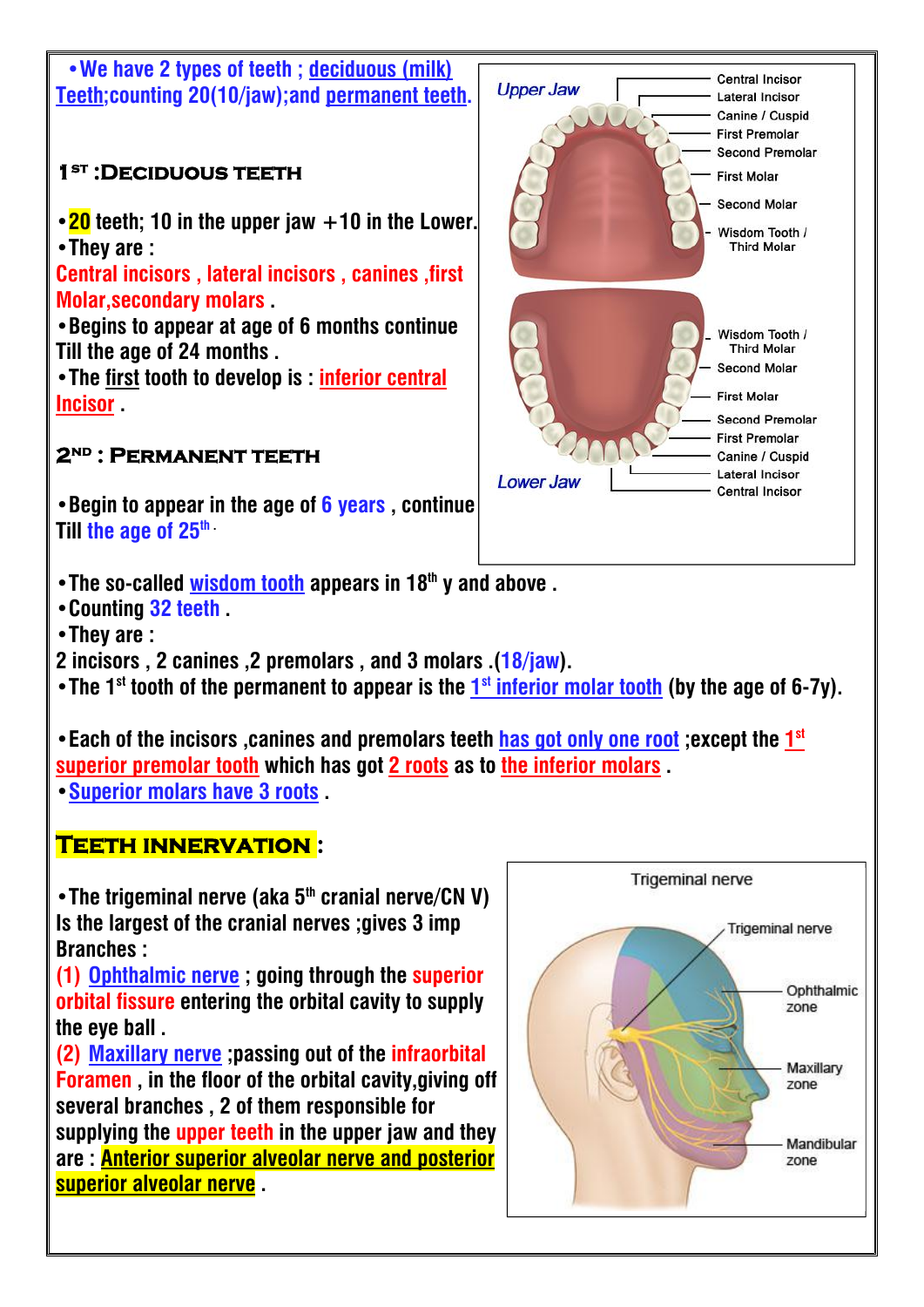**Thus ; the upper teeth are innervated by the maxillary nerve through the anterior superior alveolar nerve and posterior superior alveolar nerve . The blood supply is also by the maxillary artery accompanied with the nerve supply .**

**(3) Mandibular nerve ;gives off the inferior alveolar nerve which is responsible for lower teeth innervation .**

**Inferior alveolar nerve enters mandibular foramen on medial surface of the ramus of the mandible , travels anteriorly through the bone in the mandibular canal .**

**Branches to the back teeth of the lower jaw originate directly from the inferior alveolar nerve . Adjacent to the 1 st premolar tooth, the inferior alveolar nerve divides into 2 branches to supply the anterior teeth ,they are :**

**(1) The mental nerve ; exits the mandible through the mental foramen .**

**(2) The incisive** nerve ; innervates the  $1^\text{st}$  premolar , canines and the incisors .  $\|\cdot\|$ 

**•The incisor is innervated from both sides .**

# **5th : Hard and soft palates**

# Hard palate

- The hard palate separates the oral cavity from the nasal cavities. It consists of a bony plate covered above and below by mucosa:
- Above, it is covered by respiratory mucosa and forms the floor of the nasal cavities:
- Below, it is covered by a tightly bound layer of oral mucosa and forms much of the roof of the oral cavity



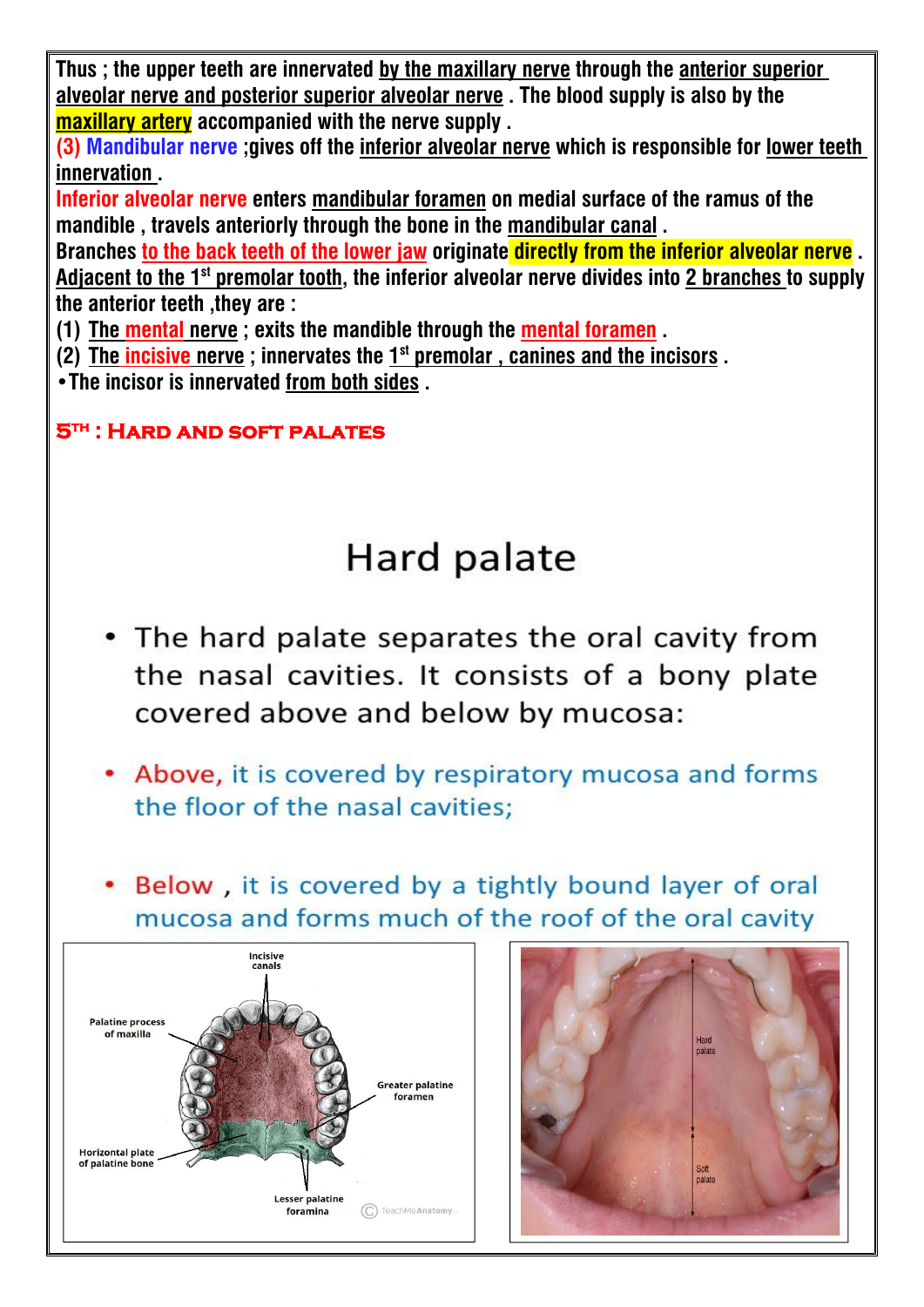**•The hard palate is made up of 2 facial bones ; the palatine process of the maxilla and the horizontal plate of the palatine bone .**

**•Anteriorly ; there is a foramen called Incisive foramen ;through which the nasopalatine nerve passes** (a branch of maxillary nerve).

**•Posteriorly , in the horizontal plate there are 2 foramina :**

**(1) Greater palatine foramen : through which the greater palatine nerve passes .**

**(2) Lesser palatine foramen : through which the lesserpalatine nerve passes.**

**{Both greater and lesser palatine nerves are branches of the maxillary nerve}.**

**•Bones of the hard palate are covered by a mucous membrane(mucoperiosteum) ; keratinized stratified squamous epithelium .**

# **Soft palate**

**•Movable part ; separates the oropharynx from the nasopharynx . {pharynx is divided into 3 parts : Nasopharynx , Oropharynx , laryngopharynx} .**

**•Inferior part of the soft palate is called Uvula .**

**•Soft palate is muscular in structure ;whereas the hard palate is bony covered by a mucous membrane .**

**•4 muscles of the Soft Palate : (1) Tensor veli palatini muscle originates from base of the skull going down , wraps around the Pterygoid hamulus ending with a**<br>**mambiguon meete with that of the supposeurosis membrane meets with that of the other side making ,by meeting up Palatine aponeurosis is formed. Superiorly , this muscle is connected with Eustachian tube (aka auditory canal)that connects b/w the middle ear and the pharynx.**



**(2) Levator veli palatini muscle : Originates from the auditory tube and inserted in the palatine aponeurosis .**